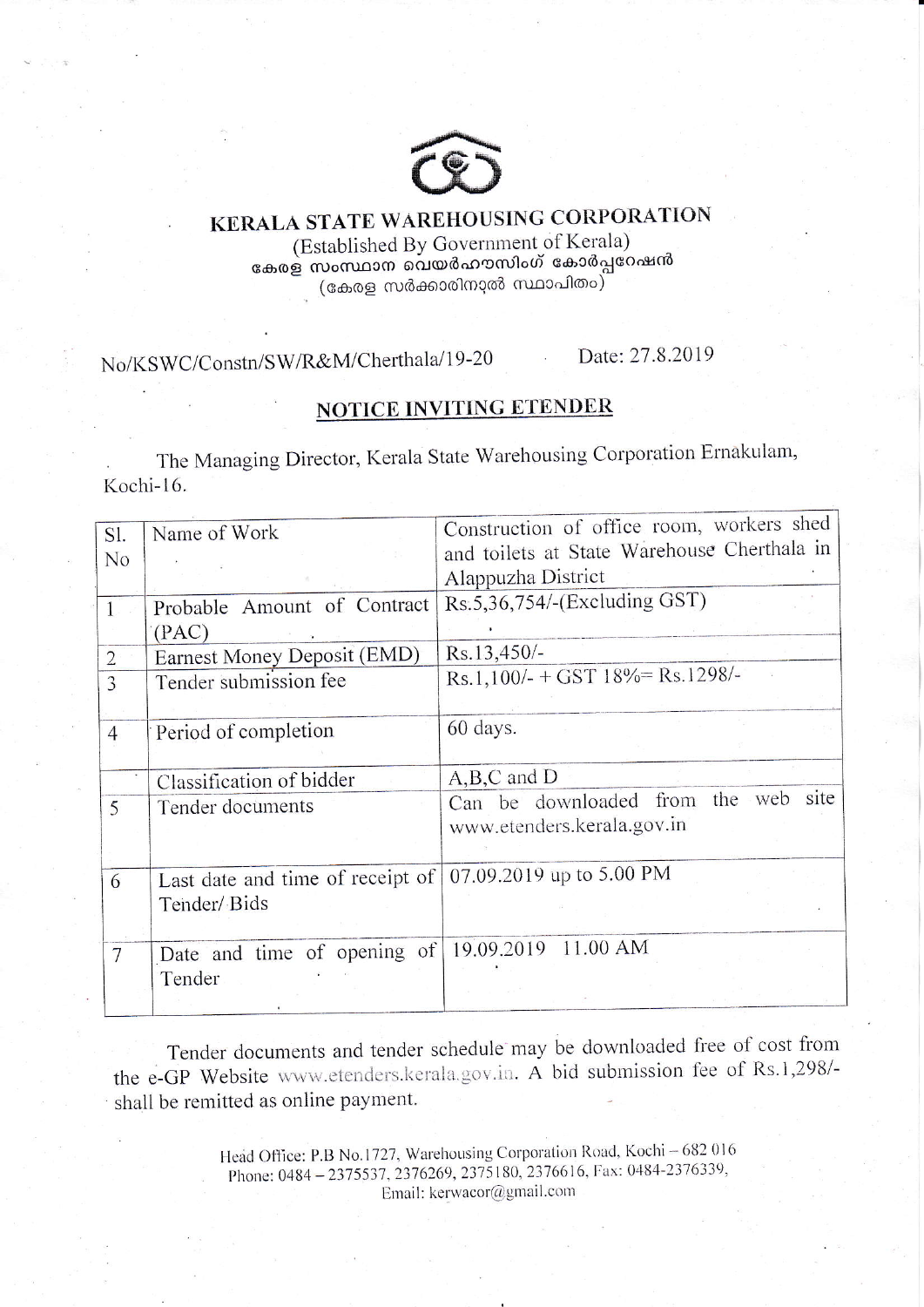All bid/ tender documents are to be submitted online only and in the designated cover(s)/envelope(s) on the e-GP website. Tenders/ bids shall be accepted only through online mode on the e-GP website and no manual submission of the same shall be entertained. Late tenders will not be accepted.

duly filled and signed, copy of valid Registration Tender conditions Certificate duly self attested, Original Preliminary Agreement, E-payment form duly filled and EMD exemption Certificate (if any) shall be submitted on line and subsequently in a separate cover physically on or before 18.09.2019, 5PM. More details on EMD & Cost of Tender documents/ bid submission fee are mentioned in the tender notice.

The bids shall be opened online at the office of the Managing Director, Kerala State Warehousing Corporation, PB No. 1727, Kochi-16 on 19.09.2019 at 11.00 AM by the Executive Engineer < Competent Tender Opening Authority> in the presence of the Bidders / their representatives who wish to attend at the above address. If the tender opening date happens to be on a holiday or non-working day due to any other valid reason, the tender opening process will be done on the next working day at same time and place.

Online Tenders/ bids are to be accompanied with a preliminary agreement executed in Kerala stamp paper worth Rs.200/-. Tenders/ bids received online without the preliminary agreement will not be considered and shall be summarily rejected. Further details can be had from the NIT or Office of the Executive Engineer, Kerala State Warehousing Corporation during working hours.

All other existing conditions related to e-tendering of Kerala PWD will be applicable in this tender also. The Kerala State Warehousing Corporation will not be responsible for any error like missing of schedule data while downloading by the Bidder.

Managing Director We Store

Head Office: P.B No.1727, Warehousing Corporation Road, Kochi - 682 016 Phone: 0484-2375537, 2376269, 2375180, 2376616, Fax: 0484-2376339, Email: kerwacor@gmail.com